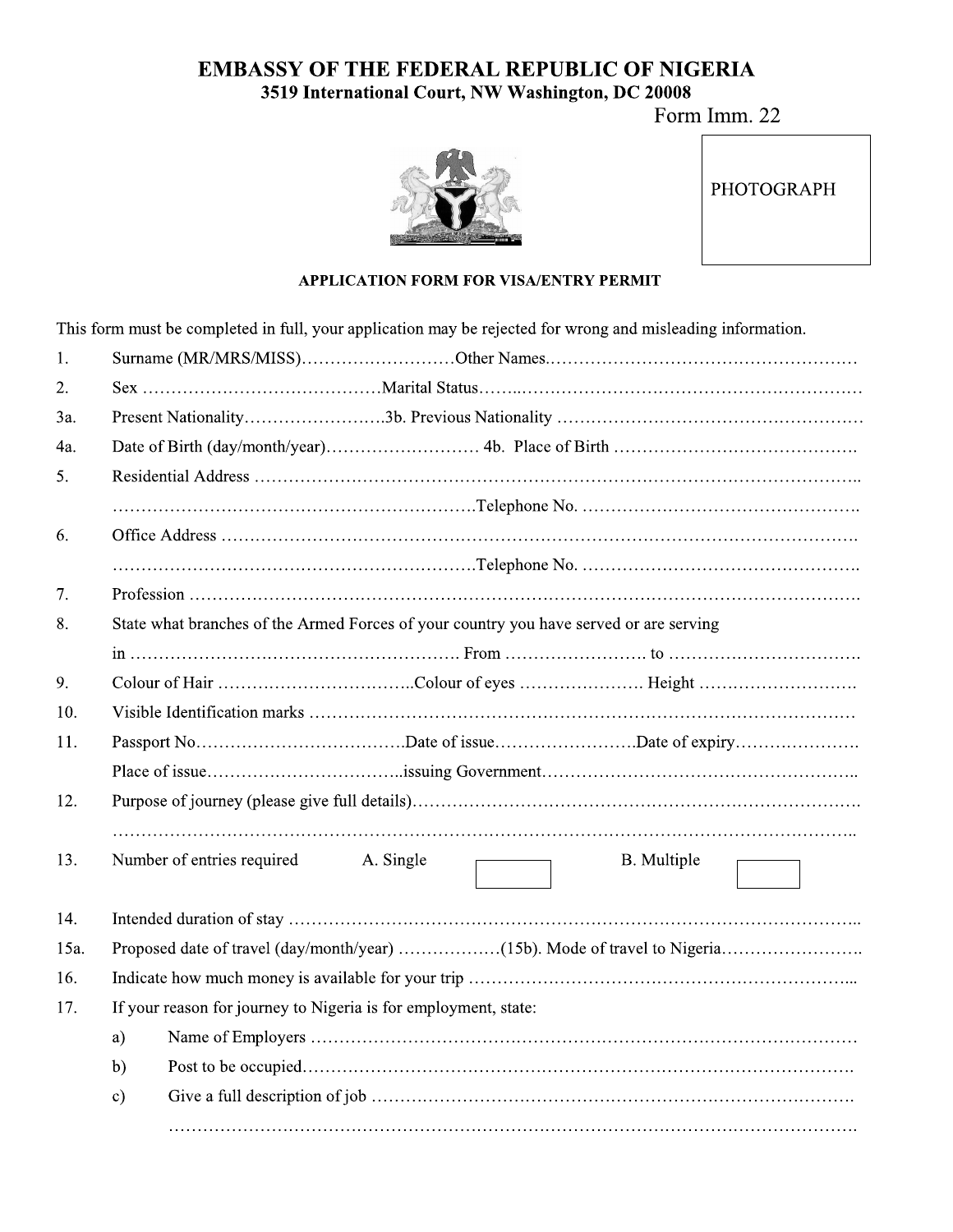| 18. |                    | Persons joining spouses, parents or relatives, should give full particulars of the employment of parents |      |         |  |  |
|-----|--------------------|----------------------------------------------------------------------------------------------------------|------|---------|--|--|
|     |                    |                                                                                                          |      |         |  |  |
|     |                    |                                                                                                          |      |         |  |  |
| 19. |                    |                                                                                                          |      |         |  |  |
| 20. |                    |                                                                                                          |      |         |  |  |
|     |                    |                                                                                                          |      |         |  |  |
| 21. |                    |                                                                                                          |      |         |  |  |
| 22. |                    |                                                                                                          |      |         |  |  |
| 23. |                    |                                                                                                          |      |         |  |  |
| 24. |                    |                                                                                                          |      |         |  |  |
| 25. |                    |                                                                                                          |      |         |  |  |
|     |                    |                                                                                                          |      |         |  |  |
| 26. |                    | If yes, was it for:                                                                                      |      |         |  |  |
|     | i.                 | Tourism/Visit                                                                                            |      |         |  |  |
|     | ii.                | <b>Business</b>                                                                                          |      |         |  |  |
|     | iii.               | Temporary Employment                                                                                     |      |         |  |  |
|     | iv.                | Residency                                                                                                |      |         |  |  |
|     | V.                 | Transit                                                                                                  |      |         |  |  |
| 27. |                    |                                                                                                          |      |         |  |  |
|     |                    | From                                                                                                     | To   | Address |  |  |
|     | i.                 |                                                                                                          |      |         |  |  |
|     | ii.                |                                                                                                          |      |         |  |  |
|     | iii.               |                                                                                                          |      |         |  |  |
| 28. |                    | How long have you lived in the country where you are applying for visa/entry permit?                     |      |         |  |  |
|     |                    |                                                                                                          |      |         |  |  |
| 29. |                    | Have you ever:                                                                                           |      |         |  |  |
|     | a)                 | Been infected by any contagious disease (e.g. Tuberculosis) or suffered serious mental illness?          |      |         |  |  |
|     | b)                 | Been arrested or convicted for any offence or crime even though subject of pardon, arrested or           |      |         |  |  |
|     | $\mathbf{c})$      |                                                                                                          |      |         |  |  |
|     | d)<br>$\epsilon$ ) |                                                                                                          |      |         |  |  |
|     | f                  |                                                                                                          |      |         |  |  |
| 30. |                    | Give a list of the countries you have lived in for more than a year during the last five years:          |      |         |  |  |
|     |                    | Country                                                                                                  | City | Date    |  |  |
|     |                    |                                                                                                          |      |         |  |  |
|     |                    |                                                                                                          |      |         |  |  |
|     |                    |                                                                                                          |      |         |  |  |